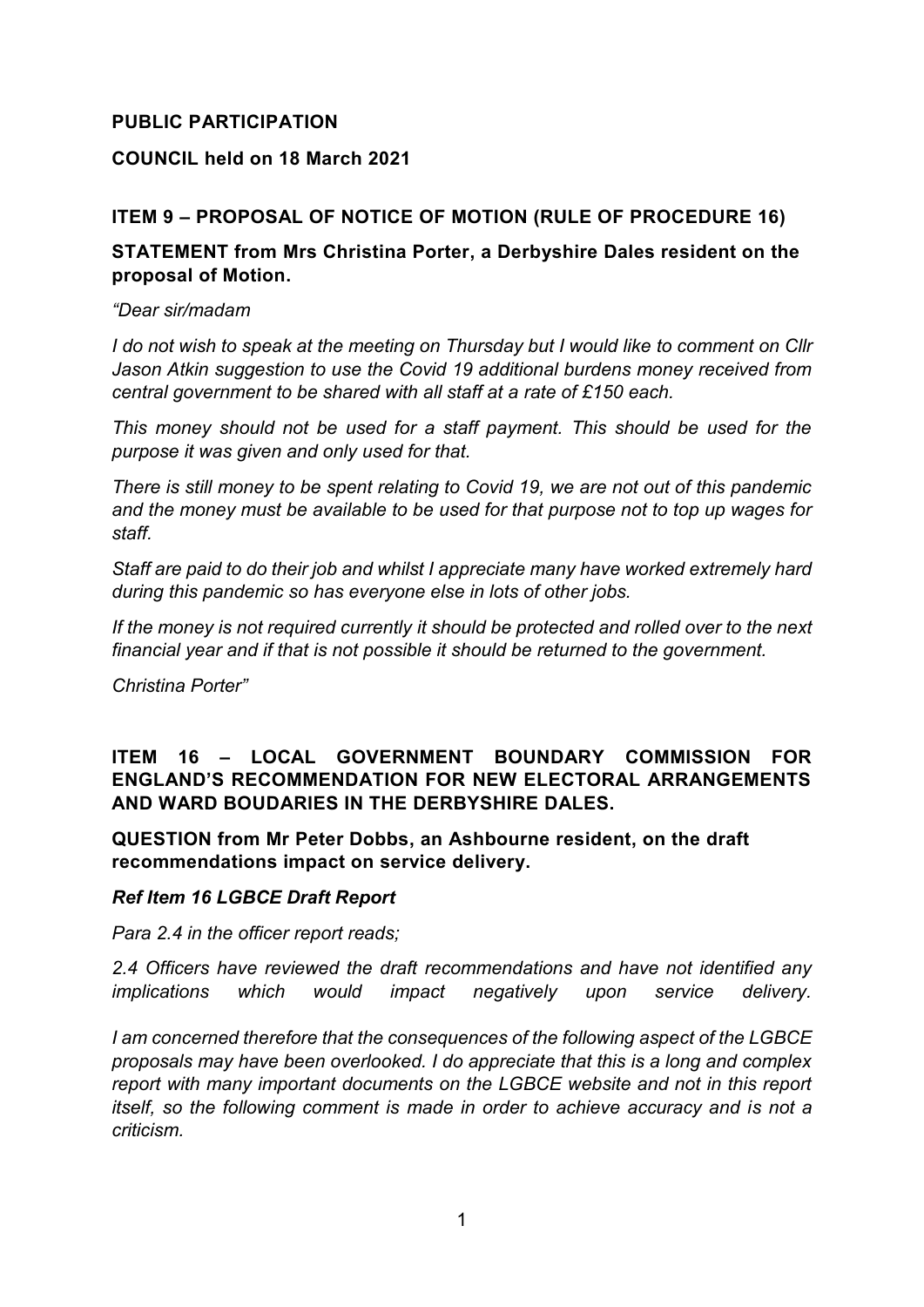*In the Ashbourne Town Council warding arrangements (p24 of the draft report) LGBCE are suggesting halving the number of Town Councillors for the largest and fastest growing ward (Hilltop). This is currently represented by 4 Cllrs for a current electorate of about 2,726. LGBCE suggest 2 Cllrs for a projected electorate of about 2,800 by 2026.*

*This makes no sense and would, I believe 'impact negatively on service delivery' although I would appreciate a clarification on what is meant by that.*

*Qn. Would it be possible for Council to note that the broad statement in 2.4 might be a little premature, and that perhaps a review of data supplied to LGBCE should be undertaken when staffing permits?*

# **ITEM 17 – PEAKS AND DALES RAILWAY – MANCHESTER AND EAST MIDLANDS RAIL ACTION PARTYNERSHIP**

# **STATEMENT from Mr Nigel Lee, a Derbyshire Dales resident, on the views sought from DCC and the PDNPA.**

*As a Derbyshire resident, admirer of Derbyshire Dales District Council's (DDDC) excellent information by email service, and member of the public with, as far as I can recall, no prior knowledge of Peaks and Dales Railway (P&DR) and its proposals, I was interested to learn from you that "There's an interesting report at our full council meeting this Thursday (18 March) advising Members about proposals being advocated by P&DR to re-open the railway line from Matlock to Manchester".*

*Clicking through to the meeting agenda I first noted:*

*Agenda Item 17*

*PEAKS AND DALES RAILWAY – MANCHESTER AND EAST MIDLANDS RAIL ACTION PARNERSHIP*

*To note a report of the views of Derbyshire County Council and the Peak District National Park Authority, over the proposals being advocated by Peaks and Dales Rail to re-open the railway line from Matlock to Manchester*

*and then the aforementioned report itself, in particular its sections,*

- *PURPOSE OF REPORT*
- *RECOMMENDATION - That the views of Derbyshire County Council and the Peak District National Park Authority are noted.*
- *VIEWS OF NATIONAL PARK AUTHORITY AND COUNTY COUNCIL*

*My immediate thought on reading the DDDC report was that councillors are being asked to note the views of Derbyshire County Council (DCC) and the Peak District National Park Authority (PDNPA), as so authoritatively set out in section 3, with almost no attempt to provide any traceability. No references are given as to whom in DCC*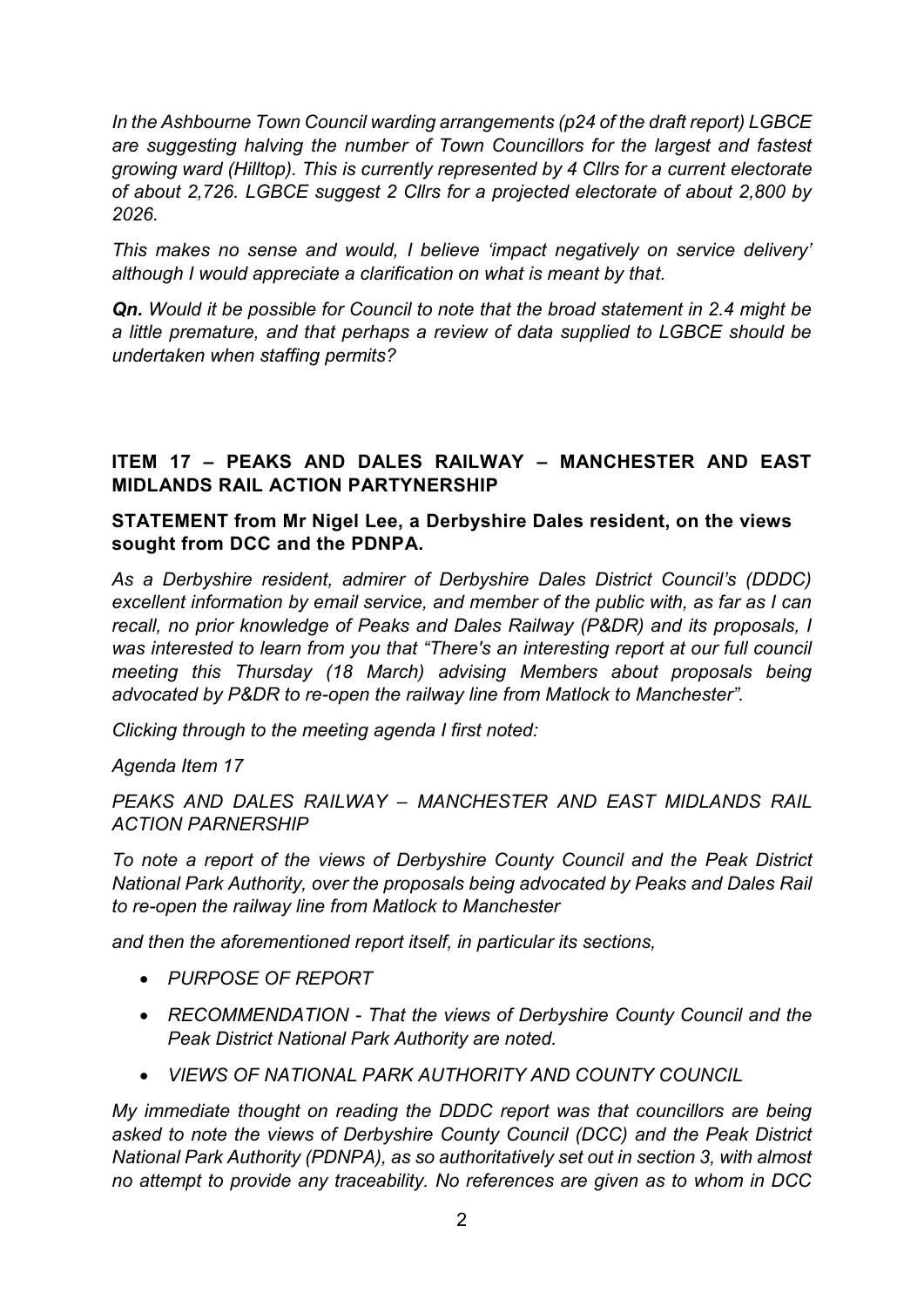*and PDNPA has expressed such views, when they did so and in what form they did so. No background papers (section 8) are provided and the sole attachment (section 9) is P&DR's own report. There only traceability at all of any of the stated views is, going back to October 2020, the P&DR report saying "DCC is currently unsupportive of the reinstatement, but has not offered any evidence in support of its position and for the environmental damage cited as its concern".*

*My next thought was to wonder if the DDDC report excludes citations for the views it attributes to DCC and PDNPA because these views are so unequivocal, so well reported and so well known among DDDC councillors and the general public (myself sadly excluded) that the author believed such enlightenment to be unnecessary. The facts appear to be the opposite though. As far as my searches reveal:*

- *DCC's website (where I used its search engine and also read recent council meeting agendas and minutes) is silent on the matter (it's hardly relevant that one can find a report on Derby/Matlock-Manchester rail reopening commissioned by DCC back in 2004).*
- *PDNPA's website (where I used its search engine and also read meeting agendas and minutes) is silent on the matter, other than for a feature (evidently written when the Monsal Trail improvement opened) entitled "Monsal Trail - Effect on the Railway Line" which starts "The new route has no negative impact on plans to reinstate the railway in the future. In fact it helps preserve the line. Current and future planning policies safeguard the route of the railway".*
- *DDDC's website has no further information on DCC and PDNPA views.*
- *The web as a whole has no more relevant information than BBC reports saying that:*

*A spokesman for the Peak District National Park Authority said any proposal would need to ensure that a rail line was "not detrimental to the landscape features of the national park", as well as providing a cycling and walking trail'*

# *and,*

*Peak District National Park Authority's conservation and planning director John Scott said the railway line and the trail were "incompatible"."It's hard to see how you can have the railway back and have the trail experience as it is at the moment," he said.*

*Please be clear that here I am not criticising the nature of DCC's and PDNPA's views on P&DR's proposals. My criticism is that DDDC is seeking to note the views of DCC and PDNPA without giving any citations to its descriptions of those views. I would expect councillors to seek such citations before agreeing to note anything. Any citations that DDDC can share with me would be welcome please.*

#### *Related observations*

*It would serve democracy better if any views that DCC and PDNPA do have on P&DR's proposals or on the re-opening of the Derby/Matlock to Manchester rail route more generally are shared with the public via their websites.*